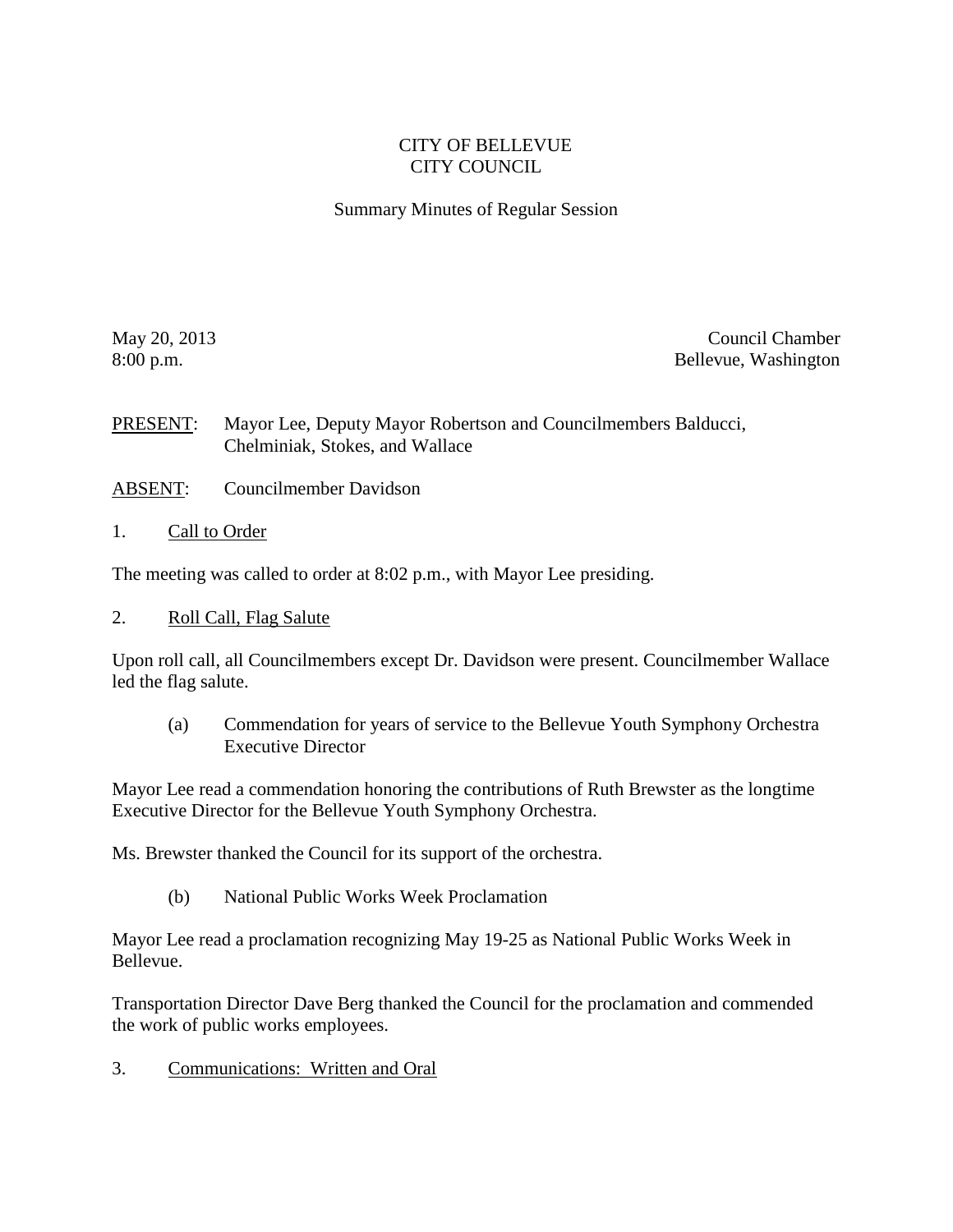- (a) Joe Pham, President of the Monthaven Homeowners Association, presented proposals to: 1) Reduce the current garbage can size and cost, 2) Provide residents with a means of collecting rain water, and 3) Complete the sidewalks on Newport Way. He submitted additional details in writing.
- (b) Joe Smith said he works with a nonprofit organization called At Work, which provides employment services for individuals with disabilities. He works specifically with students transitioning from high school. He thanked the Council for its essential support of this program and the positive outcomes it makes possible.
- (c) Lincoln Vander Veen, Bellevue Chamber of Commerce, commented on the importance of transportation mobility for Bellevue businesses. He expressed support for the City's holistic focus on allowing market forces to guide public transit planning. The Chamber is on record for supporting buses as the preferred transit method for commuters. Mr. Vander Veen said it is important to work with neighboring communities as well. He said the Chamber has been involved in the Transit Master Plan process. He thanked City staff, including Dave Berg and Franz Loewenherz, for their outreach efforts to the business community.
- (d) Steve Pelluer said he is a commercial real estate broker specializing in assisting nonprofit groups. He is currently working with a nonprofit organization wishing to purchase the former batting cage property in the Newport Hills Neighborhood Business (NB) zone. He said this district limits uses, except for grocery stores or drugstores, to 5,000 square feet per use. He said this lowers property values and discourages businesses. He noted that many uses require conditional use permits. He encouraged the Council to review the regulations and to consider alternatives, for example, increasing the allowed size to 10,000 square feet. He submitted a copy of the land use classification chart.

Councilmember Balducci asked staff to provide an update on the Newport Hills business district. She recalled that the Council previously directed staff to review potential zoning changes for the area.

- (e) Deanna Hamamoto, a counselor and teacher advocate program facilitator for Asian Counseling and Referral Services, thanked the Council for its funding support. Two youths described how the Teen Peer Advocate Program has helped them. The mission of the program is to prevent teen dating violence and sexual assault.
- (f) Margaret Hinson, Director of Refugee Services for Jewish Family Service Seattle, described her organization's work with individuals seeking political, religious and economic freedoms denied in their native country. She thanked the City for its financial support of programs in Bellevue. Ms. Hinson said she was speaking for the Alliance of Eastside Agencies, a network of health and human services providers.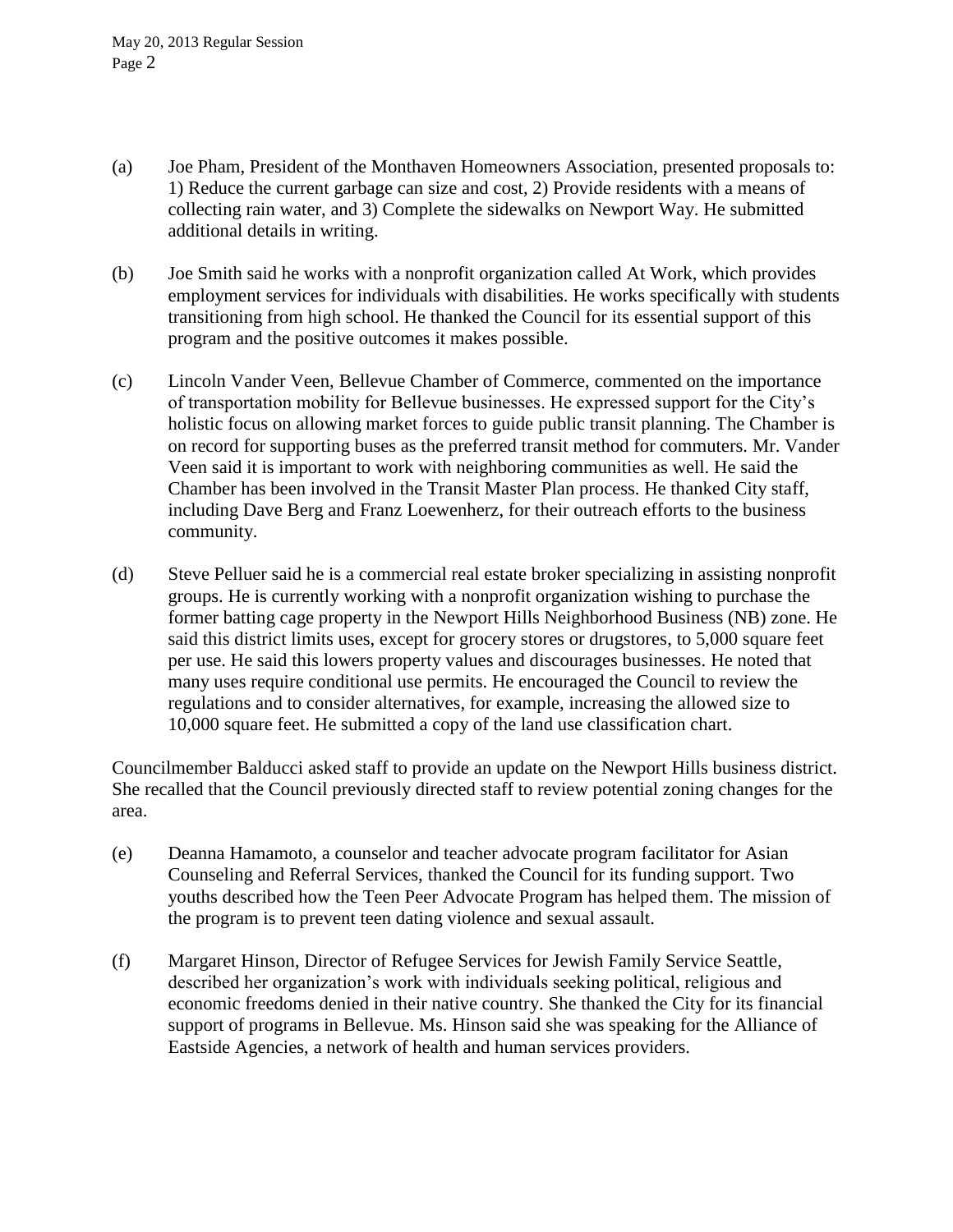(g) Laurie Lyford commended Councilmembers who last week suggested that staff conduct a cost-benefit analysis of the organizations to which Bellevue belongs. She expressed concerns about the previous week's discussion regarding a proposal to join the U.S. Conference of Mayors. She questioned the benefits for Bellevue and observed that the item was not on the Council's agenda yet membership was approved without due diligence. She noted more immediate priorities including traffic and street sanitation. Ms. Lyford submitted her comments in writing.

## 4. Reports of Community Council, Boards and Commissions

(a) Library Board Report

Loretta Lopez, Library Board Chair, provided an update on the Bellevue Regional Library parking garage, which is nearly completed. The opening celebration is scheduled for June 22 and notices will be sent to approximately 25,000 addresses. The garage adds 163 new parking spaces for a total of 362 spaces. She thanked the Council and the public for their patience and support.

Deputy Mayor Robertson thanked Ms. Lopez and Library Board members for their service.

(b) Arts Commission

Brad Smith, Arts Commission, congratulated Ruth Brewster on her commendation earlier in the evening. He highlighted Agenda Item 8(f) regarding funding for the Eastside Arts Partnerships and Special Projects programs and Item 8(g) regarding three art projects in Newport Hills. The Special Projects program receives the most varied pool of applicants and increasingly reflects the diversity of the community.

Councilmember Balducci thanked all Board and Commission members for their volunteer service to the community. She announced that Mr. Smith is ending his service on the Arts Commission, and Genevieve Tremblay will take over as Chair. Ms. Balducci noted that the new director of the Bellevue Youth Symphony Orchestra is Trudi Jackson, an Arts Commissioner.

Mayor Lee thanked the Boards and Commissions for their invaluable work and advice to the Council.

- 5. Report of the City Manager
	- (a) 2013 Annual Performance Measures Survey Topline Results

Acting City Manager Brad Miyake referred the Council to page 5-1 of the meeting packet for a management brief on the 2013 Annual Performance Measures Survey results. This is Bellevue's 16<sup>th</sup> consecutive, statistically valid survey, which is used for multiple purposes including the Budget One process.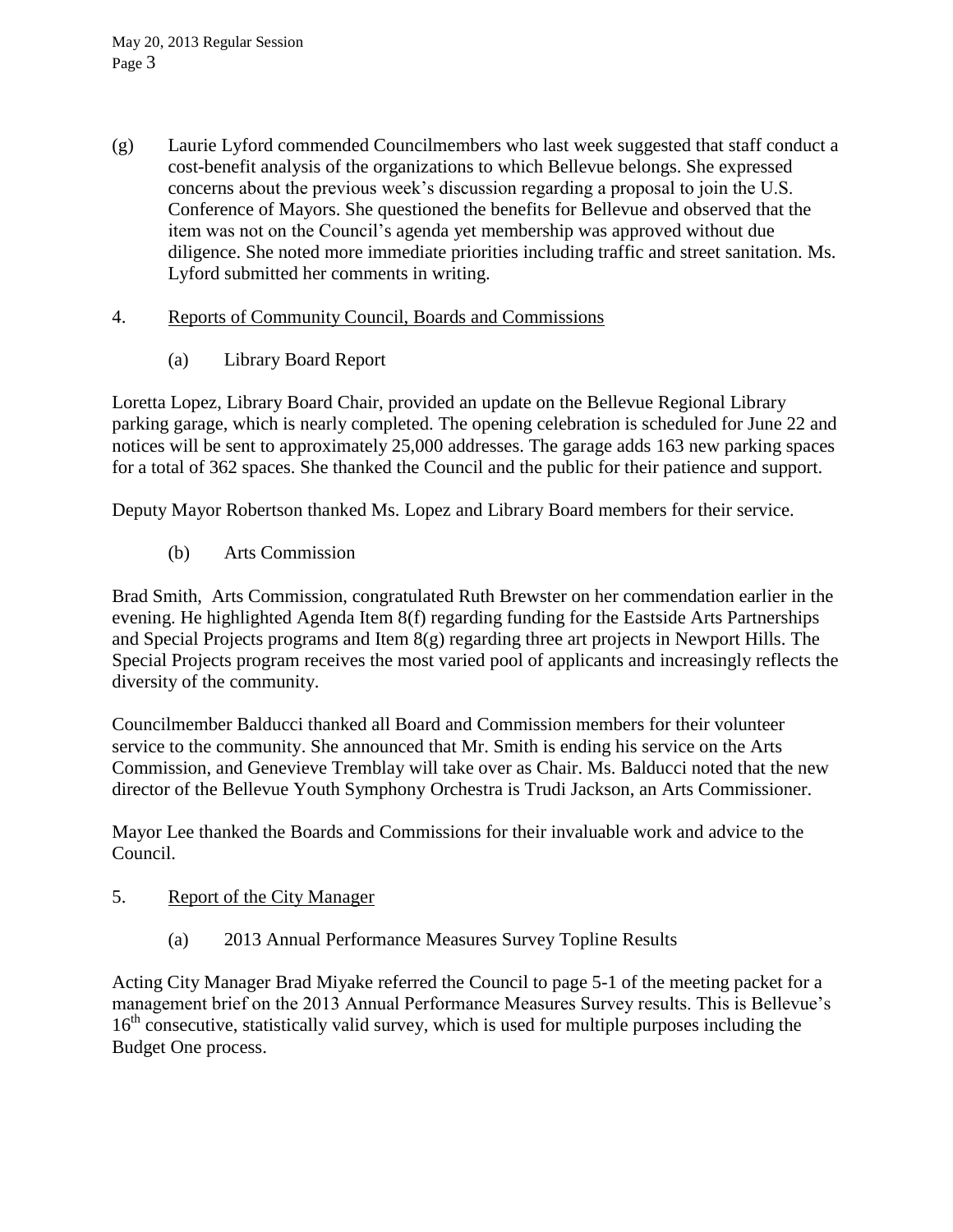Rich Siegel, Performance and Outreach Coordinator, presented the 2013 topline survey findings. Citizens continue to rate Bellevue highly, with 96 percent indicating that it is a good to excellent place to live. Overall quality of life scored similarly, and 83 percent of survey respondents indicated that the City is heading in the right direction and that they are getting their money's worth for their tax dollar.

Bellevue surpasses both the national and Pacific West benchmark cities in terms of the quality of services provided, satisfaction with overall quality of life, and whether the City is headed in the right direction. Nearly three in ten (27 percent) residents indicated that overall quality of life in Bellevue is extremely close to their ideal, while an additional 60 percent report that it is close to their ideal. Bellevue's best attributes include low crime/safe community, parks and green space, and schools.

Mr. Siegel said the City is purchasing a performance management system that will consolidate a number of existing tools and processes into one system. The system will be accessible by staff, the Council, and the public. Staff will provide a briefing to the Council in the near future.

(b) Management Brief regarding American Public Works Association (APWA) National Awards

Mr. Miyake introduced staff to announce three awards from the American Public Works Association (APWA), which is the professional organization that conducts the accreditation of the Transportation, Utilities, and Civic Services Departments.

Transportation Director Dave Berg introduced Katherine Claeys, Washington State Chapter Delegate to APWA, and Mike Clark, Washington State Chapter Secretary.

Ms. Claeys said that APWA awards on the national level are very competitive and prestigious. APWA has nearly 30,000 members covering 10 regions, including Canada. The Washington State Chapter is the second largest chapter behind Texas. Washington State members received four awards, three of which will be awarded to the City of Bellevue during the International Public Works Congress and Exposition in Chicago in August.

Ms. Claeys announced that Bellevue's Neighborhood Traffic Safety (NTS) program received the award for *Exceptional Performance for Journalism.* This team includes Karen Gonzalez, Vangie Garcia, Rebecca Rodni, Linda Glas, John Murphy, and Dave Rendle.

Mr. Clark announced that the  $108<sup>th</sup>$  Avenue SE improvements project received an award in the category of *Public Works Project of the Year – Transportation*, less than \$5 million in value. He recognized Project Manager Steve Costa and Inspector Melisa Floyd, who led a team of staff from the Transportation, Utilities and Parks Departments and West Coast Construction.

The West Lake Sammamish Parkway Slide Repair project was selected as the *Public Works Project of the Year – Disaster or Emergency Construction Repair*, less than \$5 million in value. Project Manager Paul Krawczyk and Inspector Bill Cross led the recovery effort and emergency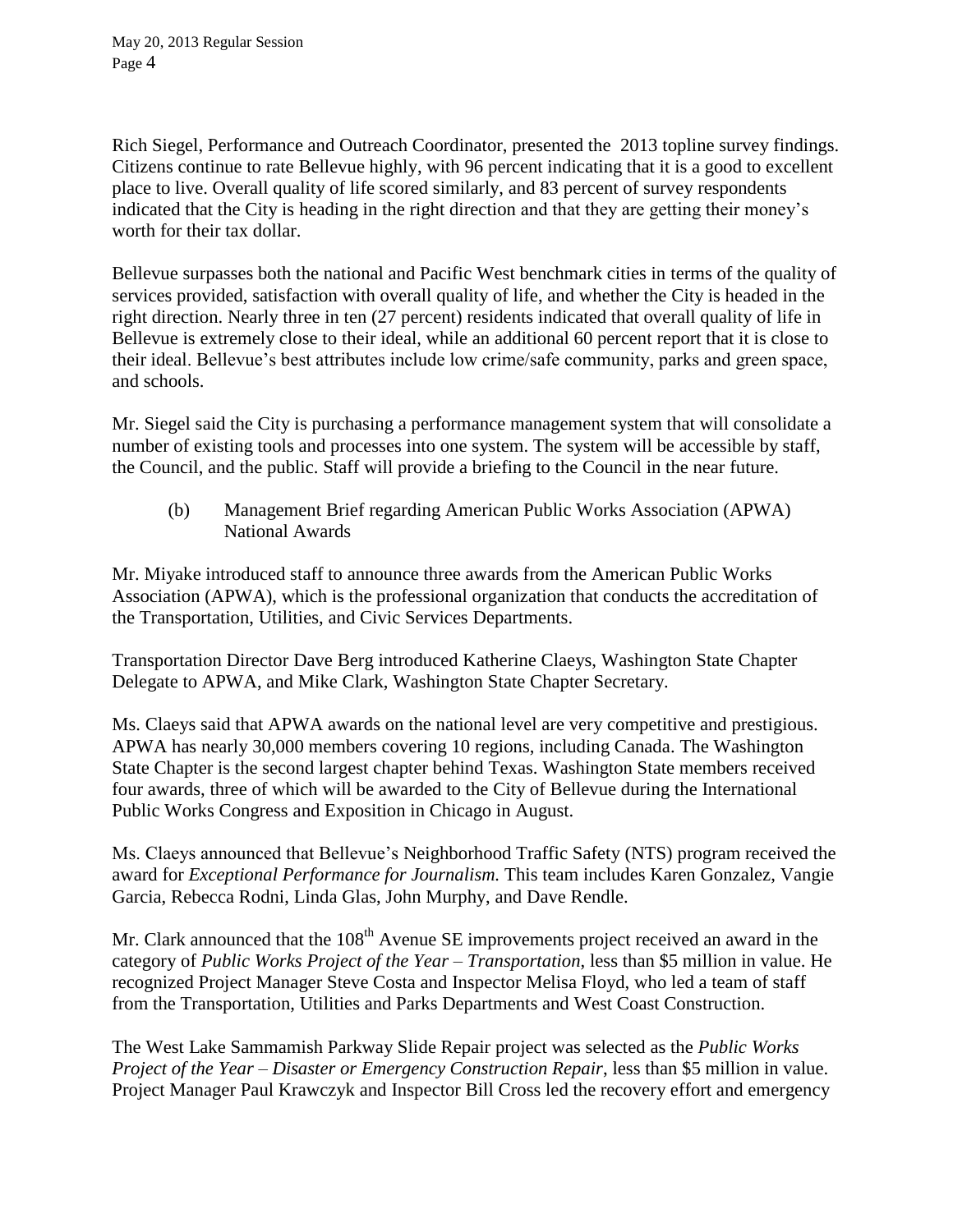repairs, working closely with Westwater Construction. With the diligence of staff in managing and documenting the emergency response, FEMA has reimbursed the City for 87.5 percent of the FEMA-eligible project expenses.

Mayor Lee thanked all public works staff for their role in the City's achievement of these awards.

## 6. Council Business and New Initiatives

Councilmember Chelminiak highlighted an article from that day's edition of *The Seattle Times* regarding a Brookings Institution study about the suburbanization of poverty.

Mr. Chelminiak reported that he attended the East Link Open House and meetings of the Probation Services Board, State Building Code Council, and the Trade Development Alliance.

Deputy Mayor Robertson reported that she and Councilmember Stokes attended a meeting of the PSRC Growth Management Policy Board. Ms. Robertson received a briefing on the Shoreline Management Program update. She attended the last meeting of the PSRC transportation prioritization working group. She attended a number of fundraisers including the Rotary Auction and hosted a table for the Eastside Legal Assistance Program event. She attended a two-day conference of the Washington State Municipal Attorneys Association.

Ms. Robertson said she is pleased to see Brad Miyake filling the role of Acting City Manager.

Councilmember Balducci reported that she toured the 65-percent-completed University of Washington light rail station and tunnel bores. She chaired the PSRC Transportation Policy Board meeting and attended a number of fundraisers.

Councilmember Stokes attended the Bellevue Schools Foundation Luncheon and other fundraising events. He visited the Bellevue Botanical Garden and commented on the rapid progress with the new visitor center. Mr. Stokes attended the Climate Change Open House hosted by the City and the Police Department awards and promotion ceremony. As the alternate for Councilmember Davidson, Mr. Stokes attended the King Conservation District workshop.

Councilmember Wallace noted he would not repeat the fundraisers and events mentioned by others that he attended. He reported that he attended a meeting of the Eastside Transportation Partnership. He noted his understanding that additional Community Development Block Grant funds might be available to the City and requested information on that issue.

Mr. Wallace said an Eagle Scout project for Troop 600 was held over the weekend in the Woodridge neighborhood. He noted that the Troop Leader is Ron Smith, a former Bellevue Mayor. Mr. Wallace said this is a good example of a project benefitting both the Parks Department and the scouts.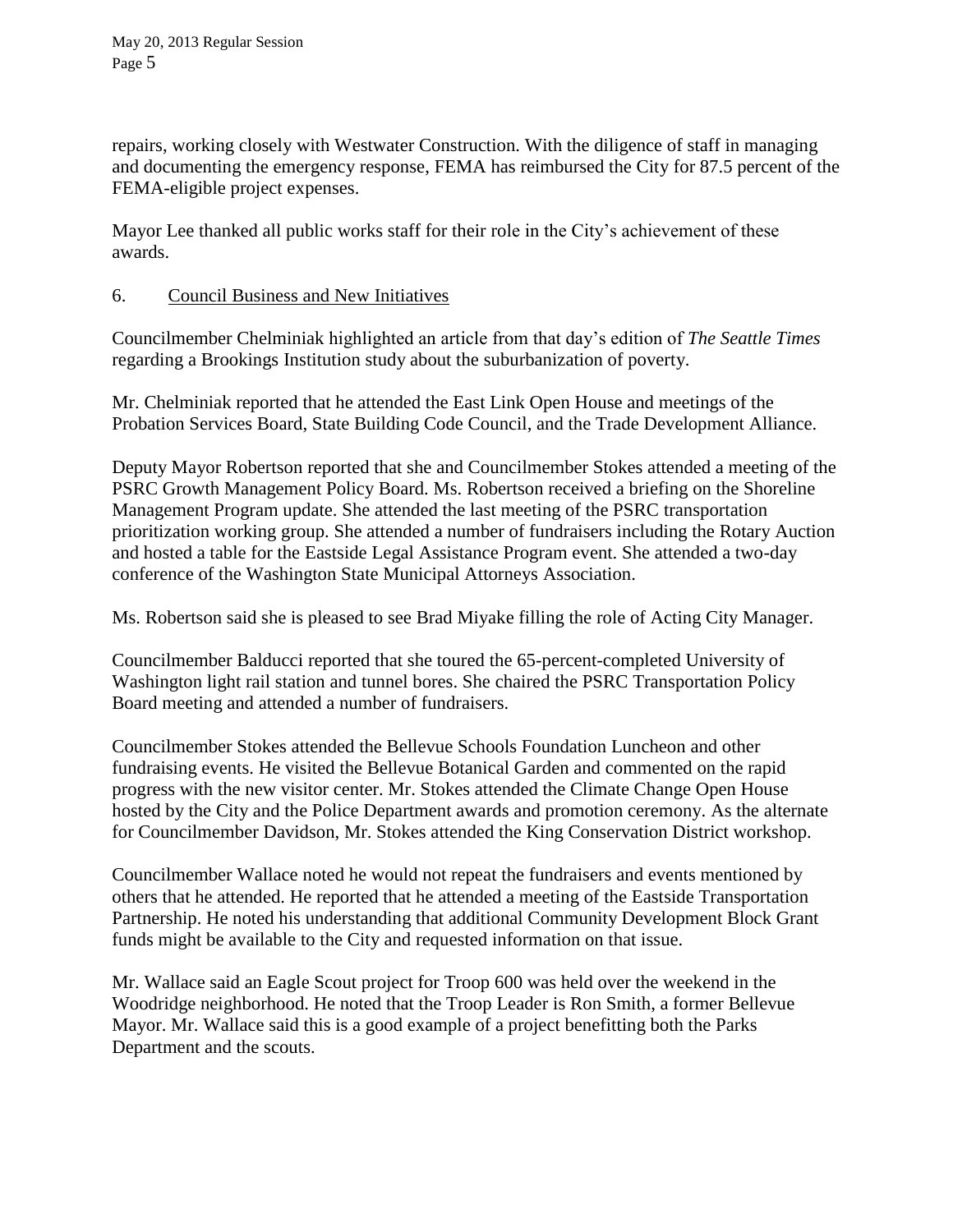Mayor Lee welcomed Mr. Miyake as the Acting City Manager. He commended the Council for their work on behalf of the City and the region.

Mayor Lee said he met with staff, the City's lobbyist, and Senator Tom about the State transportation package.

Mr. Lee attended a number of fundraising events including the Bellevue Schools Foundation lunch and the Rotary Auction. He attended the opening of the Shaolin Academy in Bellevue, the University of Washington Bothell Chancellor's Annual Dinner, and the Bellevue Chamber of Commerce lunch. He attended the kickoff meeting of the Downtown Livability Citizen Advisory Committee (CAC). He attended a Bellevue Sister Cities Association event hosting visitors from the Czech Republic.

Mayor Lee reported that he attended the memorial service for Aubrey Davis, a longtime public servant.

- 7. Approval of the Agenda
- $\rightarrow$  Deputy Mayor Robertson moved to approve the agenda, and Councilmember Balducci seconded the motion.
- $\rightarrow$  The motion to approve the agenda carried by a vote of 6-0.
- 8. Consent Calendar
- $\rightarrow$  Deputy Mayor Robertson moved to approve the Consent Calendar, and Councilmember Stokes seconded the motion.
- $\rightarrow$  The motion to approve the Consent Calendar carried by a vote of 6-0, and the following items were approved:
	- (a) Minutes of April 22, 2013 Extended Study Session
	- (b) Ordinance No. 6111 authorizing and providing for the acquisition of interests in land for the purpose of completing the 120th Avenue NE Street Improvement Project, Stage 2; providing for condemnation, appropriation, taking of land and property rights necessary therefore; providing for payment thereof including payment in part by consideration of special benefits and related special assessments, and directing the initiation of appropriate proceedings in the manner provide by law for said condemnation; and repealing Ordinance No. 6090.
	- (c) Resolution No. 8583 authorizing execution of a professional services agreement with Schreiber Starling & Lane Architects, in an amount not to exceed \$237,562, for Fire Facilities Long Range Plan.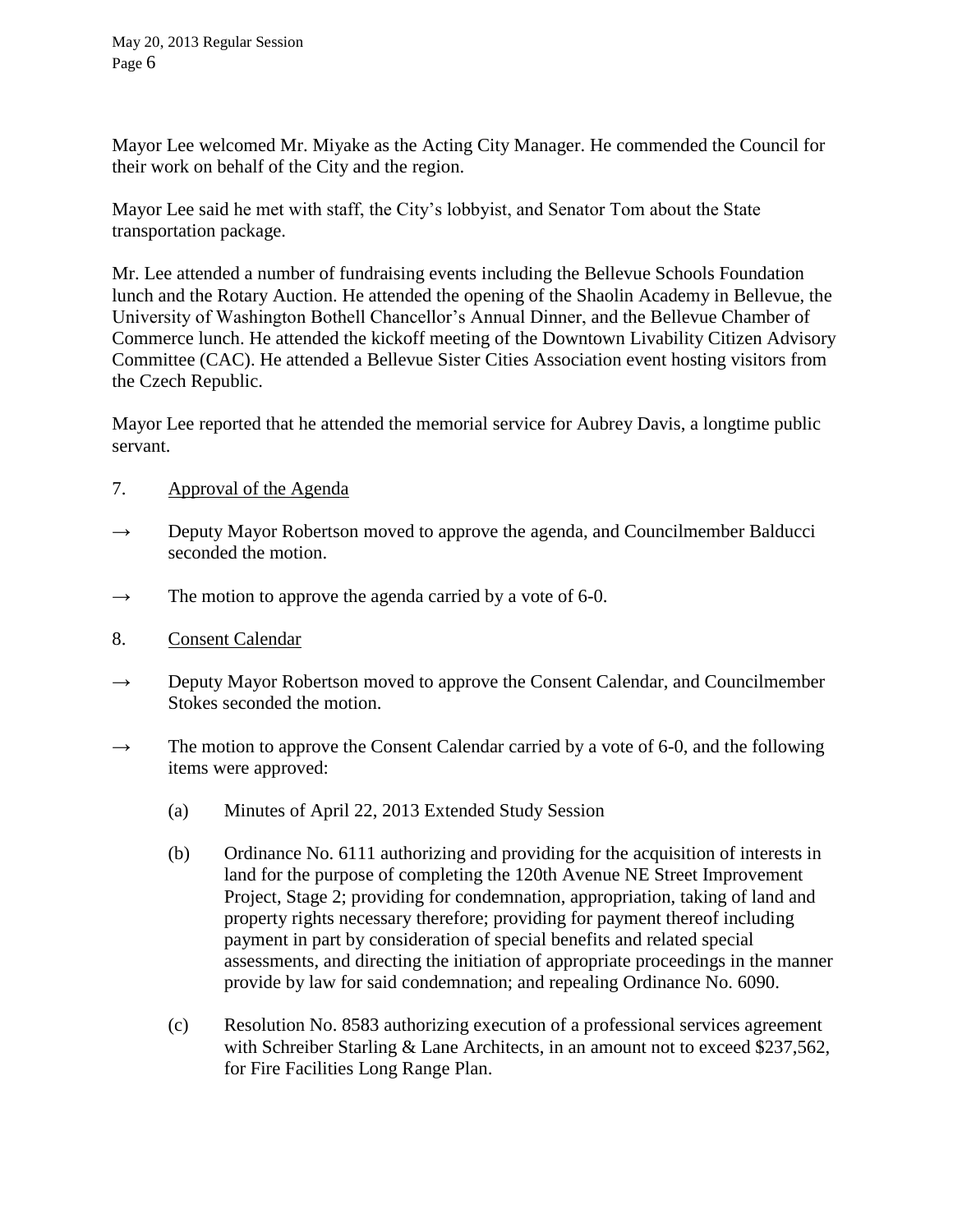- (d) Motion to award Bid No. 13082 to Synergo LLC, for construction of the Zipline Aerial Tour expansion of the Challenge Course at South Bellevue Community Center (SBCC), in the amount of \$156, 283.87.
- (e) Motion to award Bid No. 13108 to Blackwater Marine, LLC, as the lowest responsible bidder for the Meydenbauer Marina moorage, dock removal, and Clyde Beach swim pier replacement projects, in the amount of \$434,831.25.
- (f) Motion authorizing allocation of funds to artists and arts groups serving Bellevue through the Eastside Arts Partnerships and Special Projects Funding Programs.
- (g) Resolution No. 8584 authorizing execution of a General Services Agreement with Myers Sculpture, in an amount not to exceed \$118,187, to fabricate and install three art elements in the Newport Hills neighborhood business district on 119th Avenue SE between SE 58th and SE 60th (CIP Plan Nos. CD-11 Public Art Program, CDE 17 Gateways and Neighborhood Identity, and CD-22 Enhanced ROW and Urban Boulevards).
- (h) Motion to award Bid No. 13002, NE 20th Street Rockery Replacement (2-60) Project (CIP Plan No. PW-M-19) to Westwater Construction Company, as lowest responsible and responsive bidder, in the amount of \$370,985.00.
- (i) Resolution No. 8585 authorizing execution of a professional services agreement with Murray, Smith & Associates, Inc., in an amount not to exceed \$600,000, for engineering services for the Sanitary Sewer Pipeline Replacement Project (CIP Plan No. S-66).
- (j) Resolution No. 8586 authorizing execution of a professional services agreement with Jacobs Project Management Company, in an amount not to exceed \$300,000, for on-call construction management and inspection services for various Utilities CIP programs (CIP Plan Nos. D-64, S-24 and W-16).
- (k) Resolution No. 8587 authorizing execution of a one-year General Services Agreement with Bravo Environmental NW, Inc., in an amount not to exceed \$125,000, with three options to renew for additional one year periods with a total contract value not to exceed \$500,000, to perform Storm Drainage Condition Assessment.
- (l) Resolution No. 8588 authorizing approval of payment in the amount of \$29,542.43 for a Release of All Claims in final settlement of a claim against the City for property damage to the Brar rental property caused by a water system failure.
- (m) Resolution No. 8589 authorizing approval of payment in the amount of \$30,224.62 for a Release of All Claims in final settlement of a claim against the